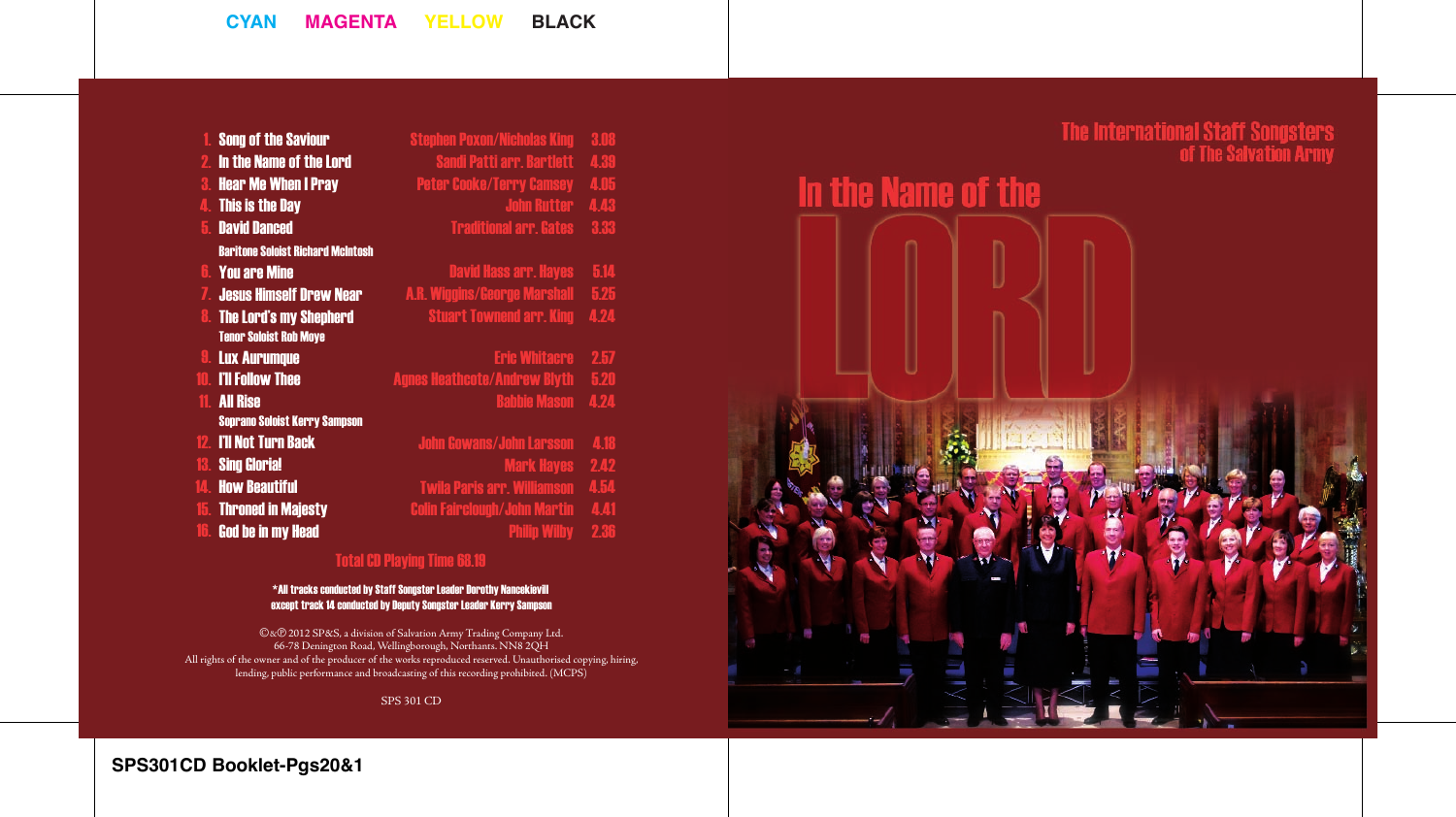## **INTRODUCTION**

The collection of songs on this CD is wide-ranging and the content was positively influenced by a number of individuals and occasions.

One of the CDs previously recorded by the ISS, entitled *Heart Songs*, featured well-known Salvation Army repertoire, and was received enthusiastically. I therefore decided to record three more Army classics, George Marshall's beautifully written **Jesus Himself Drew Near**, which speaks of our journey through life with Jesus by our side; the *I'll Fight* Congress inspired *I'll Not Turn Back*, by Gowans and Larsson; and *Hear Me When I Pray*, Terry Camsey's lovely setting of Peter Cooke's words, is in tribute to Terry, a wonderful, influential musician and Christian gentleman.

New songs from the UK Territory's Music Ministries Unit are included too; *I'll Follow Thee*, by Andrew Blyth, is a new and sensitive version of familiar words, and *Song of the Saviour*, a bright and optimistic composition from Nicholas King (who also wrote the dramatic solo arrangement

**SPS301CD Booklet-Pgs2&19**

of *The Lord's my Shepherd* for Rob Moye and the ISS) will suit songster brigades throughout the Army world.

In this world of social media, a Facebook site for songster leaders, deputies and songster locals has evolved and I have included two of the songs suggested by members of this group - *Throned in Majesty*, John Martin's powerful and regal song and *This is the Day*, which was the anthem composed by John Rutter for the wedding of HRH Prince William and Catherine Middleton.

It was a pleasure to meet Dorothy Gates at Star Lake Musicamp and her composition, **David** *Danced*, was the perfect piece to sing during our recent tour of Argentina, Uruguay and Old Orchard Beach. With its Latin American rhythms and Spanish words it was greeted with enthusiasm by our South American friends.

*Lux Aurumque* has become extremely popular for choirs around the world; its dissonant, yet warm



*Alto Stowmarket*

**Hazel Edwards** *Alto Tunbridge Wells*











**Kevin Sandford**  *Tenor* 

*Bedford Congress Hall Bromley Temple* **Royston Bartlett** *Tenor*





*Alto Birmingham Citadel*

> **Ross Mercer** *Tenor Boscombe*





**Rob Moye** *Tenor Stowmarket*

**Kelvin Mercer** *Secretary - Bass Bexleyheath* 



**Roger Cobb**  *Tenor Hendon*

*Bass Gloucester*



**Richard McIntosh** *Bass Chelmsford Citadel* **Cliff MaƩ hews**





**Melanie Ellis**

*Alto*

**Nick Hampton** *Tenor* 

*Regent Hall*

**Adam Hall** *Bass*



Leighton Buzzard Sergeant / Manager *Regent Hall* 

*Coventry City Bedford Congress Hall* 

*Sergeant - Alto*

**Andrew Shires** *Percussion Gainsborough Citadel Hadleigh Temple* **Chris Carter** *Bass Guitar*

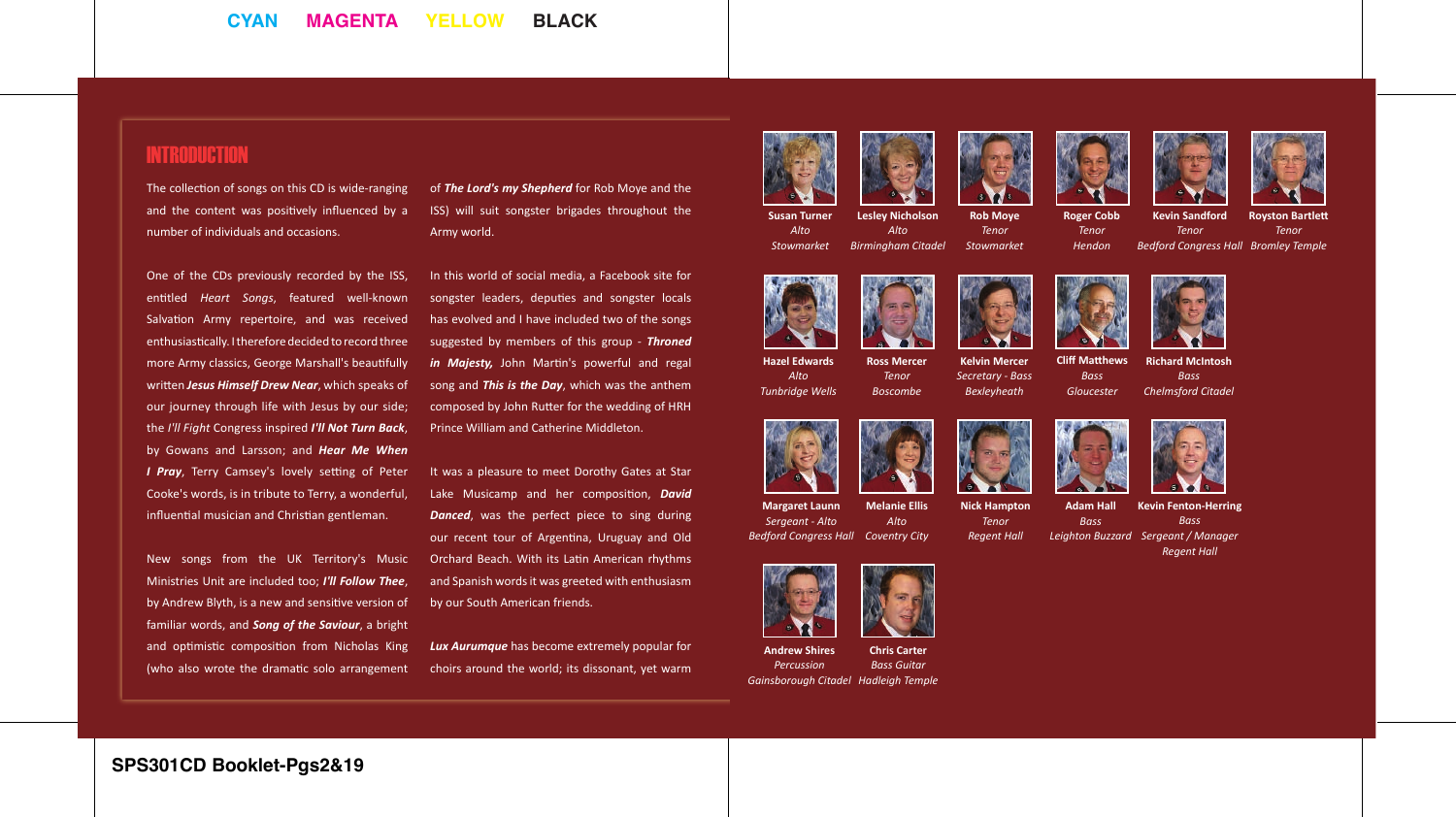

**Rachel Horwood**   *Soprano Chatham*









**JeaneƩ e Edmands** *Soprano Hendon*







**Carol Johnson** *Alto Leigh-on-Sea*

**Kerry Sampson** *Soprano Deputy Songster Leader*

*Regent Hall Soprano* **Enfield** 



**Hilary Bromage** *Soprano Boscombe*



**Fiona Mercer** *Soprano Boscombe*

**Rosemary Steadman-Allen** *Soprano*

*Chatham*



**Elliot Launn** *Piano Regent Hall*

*Technician*

harmonies and long sustained notes make it both a reflective and contemplative experience for listeners.

Philip Wilby's *God be in my Head* is gentle and mellifl uous, and Kerry Sampson's solo, *All Rise*, is both reverent and extremely exciting as it modulates through five keys.

*In the Name of the Lord*, the title track of this CD, describes how Jesus can change lives and that in his name there is strength, power and hope.

It is our privilege to sing to many thousands of people live, or through our recordings every year, and a particular pleasure this summer has been to support General Linda Bond on two occasions. Firstly in London, in the Royal Albert Hall for the UK Territory's Congress and also in the USA at Old Orchard Beach.

The ISS, as a group of Salvation Army musicians, aims to help our listeners along their spiritual journeys. We are committed to the General's vision of one international Salvation Army with a clear mission and message, and pray that this recording will inspire and encourage you to reflect and put faith into action.

*Dorothy Nancekievill*

Executive Producer **Trevor Caff ull**

Producer **Adam Goldsmith**

> Engineer **Melissa Dee**

Post-Production **Adam Goldsmith**

Production Manager **Nicki Tonge**

Design & Artwork **Andrew Wainwright**

**Andrew Stephen** Recorded by World of Sound on 18 & 19 May 2012 at Henry Wood Hall, London *Leicester South* With special thanks to Dorothy Nancekievill

*Staines*



**Juliet Parker** *Soprano Ipswich Citadel* **Emma Davis** *Soprano Chatham*









**SPS301CD Booklet-Pgs18&3**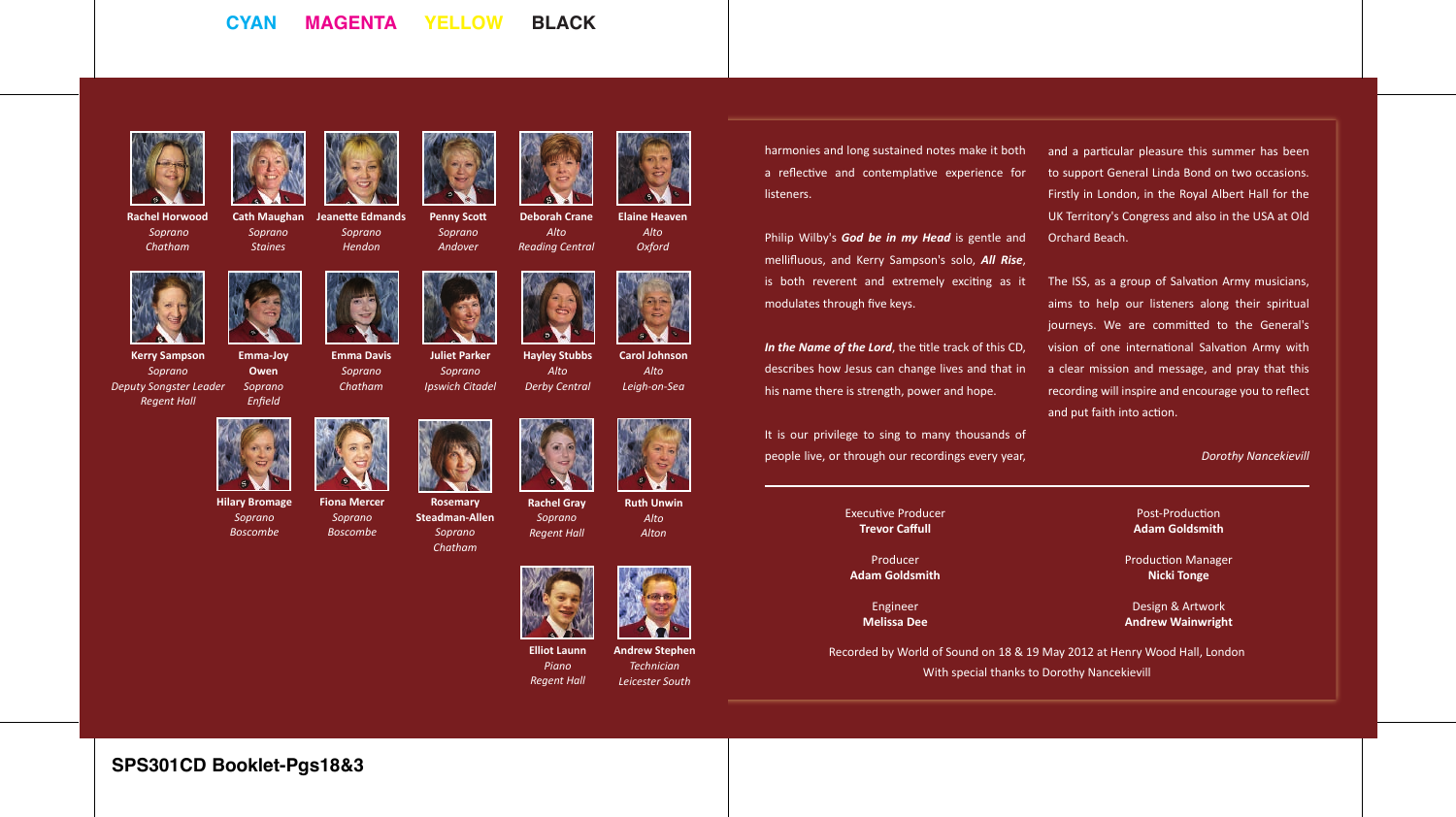## THE INTERNATIONAL STAFF SONGSTERS **THRONED IN MAJESTY**

The International Staff Songsters is The Salvation Army's premier choir. Its mission is to give a clear expression of the gospel of Jesus Christ through music and to communicate his love in a vital and attractive way. The ISS was formed in 1980 by General Arnold Brown, then International Leader of The Salvation Army, who challenged the group to inspire people with the 'heart songs' of The Salvation Army. Over 30 years on, their recordings still include many of the Army's most loved songs.

The style of the ISS spans a large range of Christian music from contemporary to classical, spirituals, folk songs and traditional hymns. Whatever the genre, the ISS seeks to praise and worship God through music and to be effective communicators of the gospel.

All members are Salvationists, active in their local Salvation Army corps, and come from many different areas of employment.

As a choir the ISS is regarded as a representative of The Salvation Army in the international arena. Overseas visits have included the USA, Canada, Scandinavia, Europe, Australia and New Zealand, as well as a ground-breaking tour of South Africa and Zimbabwe in September 2000.

In 2007 the ISS sang in Finland, Estonia and Sweden and in 2012 toured Argentina, Uruguay and Old Orchard Beach, Maine. As well as regularly leading worship each month at Salvation Army centres, the ISS also participates in national Salvation Army meetings and other religious events, radio and TV broadcasts. The CD ministry is a vital part of their outreach work, and their recordings allow the ISS to widen their ministry to many people around the world.

The ISS meets every Wednesday at Territorial Headquarters in Central London and welcomes visitors to its rehearsals.

## *Words: Colin Fairclough*

*Music: John Martin* 

Son of God and Son of man, Jesus Christ is Lord! Born to die, born to rise. Christ the living word!

*Wounded side, crucified, Jesus died for me.* Glorified, magnified, *Throned in majesty.*

Wondrous love and wondrous joy. Gifts of wondrous grace; Calvary, empty tomb, O, such holy place!

Vict'ry won and death o'er come. Christ is raised to reign. At his name all shall bow When he comes again!

Amen!

**GOD BE IN MY HEAD** *Words from the Sarum Primer (1514) Music: Philip Wilby*

God be in my head, and in my understanding; God be in my eyes and in my looking; God be in my mouth; and in my speaking; God be in my heart, and in my thinking, God be at mine end, and at my departing.



**SPS301CD Booklet-Pgs4&17**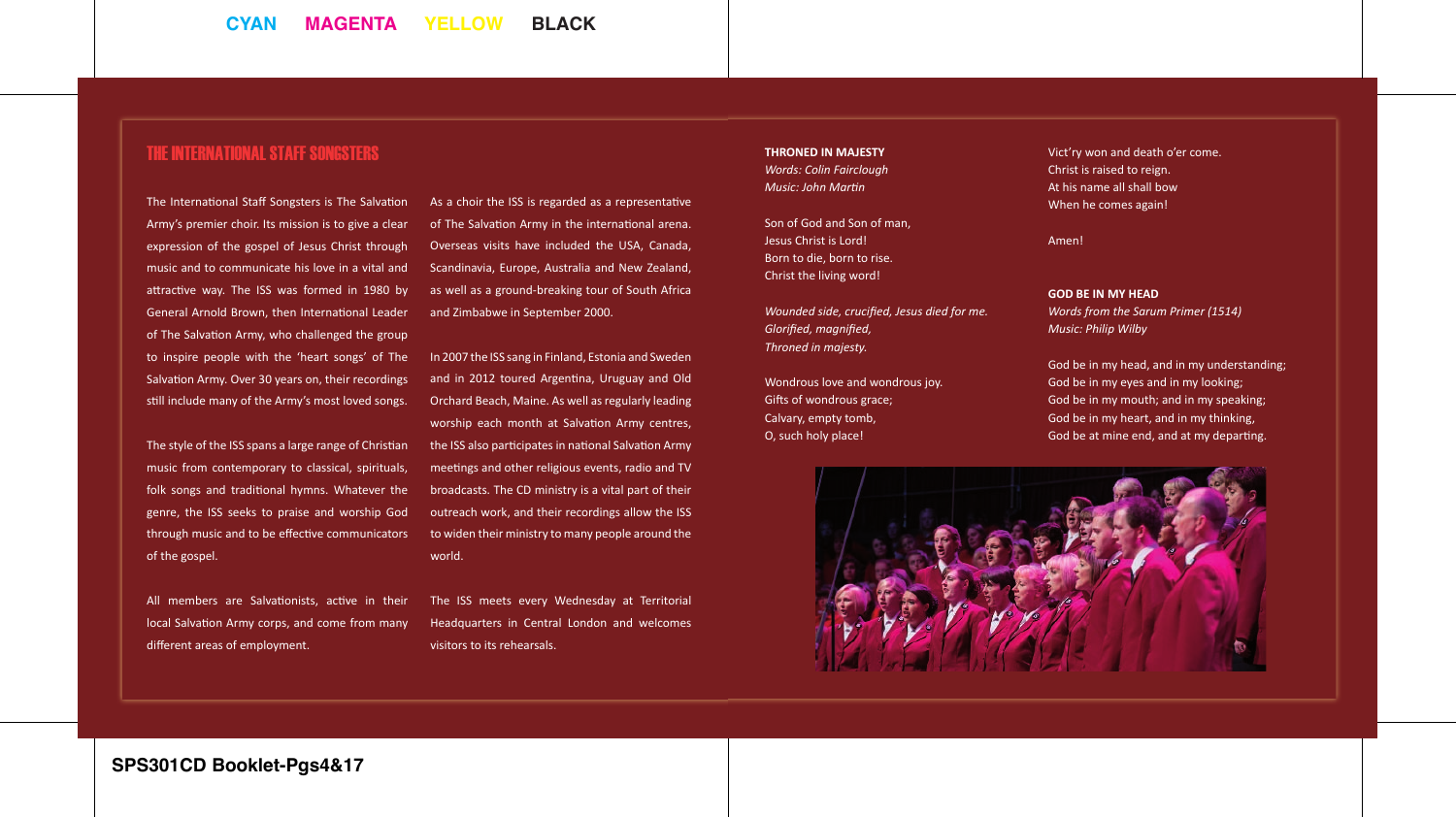**SING GLORIA!** *Words and Music: Mark Haye*s

Sing gloria, sing glory in highest! Peace on earth goodwill to all. Sing gloria, sing glory in the highest! Hear the joyous angels' call.

*Sing gloria, come join the chorus, Sing gloria, the angels sang. Sing gloria, proclaim the good news, In the city of King David, Jesus Christ is born today!*

Sing gloria, sing glory in the highest! Celebrate the baby boy. Sing gloria, sing glory in the highest! Flood the earth with songs of joy.

Joy to the world! The Lord is come; Let earth receive her King; Let ev'ry heart prepare him room, And heav'n and nature sing. Oh, sing gloria in excelsis Deo.

Sing gloria, sing glory in the highest! Celebrate Messiah's birth. Sing gloria, sing glory in the highest! Shout the news throughout the earth, Sing Gloria!

#### **HOW BEAUTIFUL**

*Words and Music: Twila Paris arr. Dave Williamson Conducted by Deputy Songster Leader Kerry Sampson*

How beautiful the hands that served the wine and the bread and the sons of the earth. How beautiful the feet that walked the long, dusty roads and the hill to the cross. How beautiful is the body of Christ.

How beautiful the heart that bled, that took all my sin and bore it instead. How beautiful the tender eyes that chose to forgive and never despise. How beautiful is the body of Christ.

And as he laid down his life, we offer this sacrifice, that we will live just as he died. Willing to pay the price.

How beautiful the radiant bride who waits for her groom with his light in her eyes. How beautiful when humble hearts give the fruit of pure lives so that others may live! How beautiful is the body of Christ.

How beautiful the feet that bring the sound of good news and the love of the King! How beautiful the hands that served the wine and the bread and the sons of the earth. How beautiful is the body of Christ.



**SPS301CD Booklet-Pgs16&5**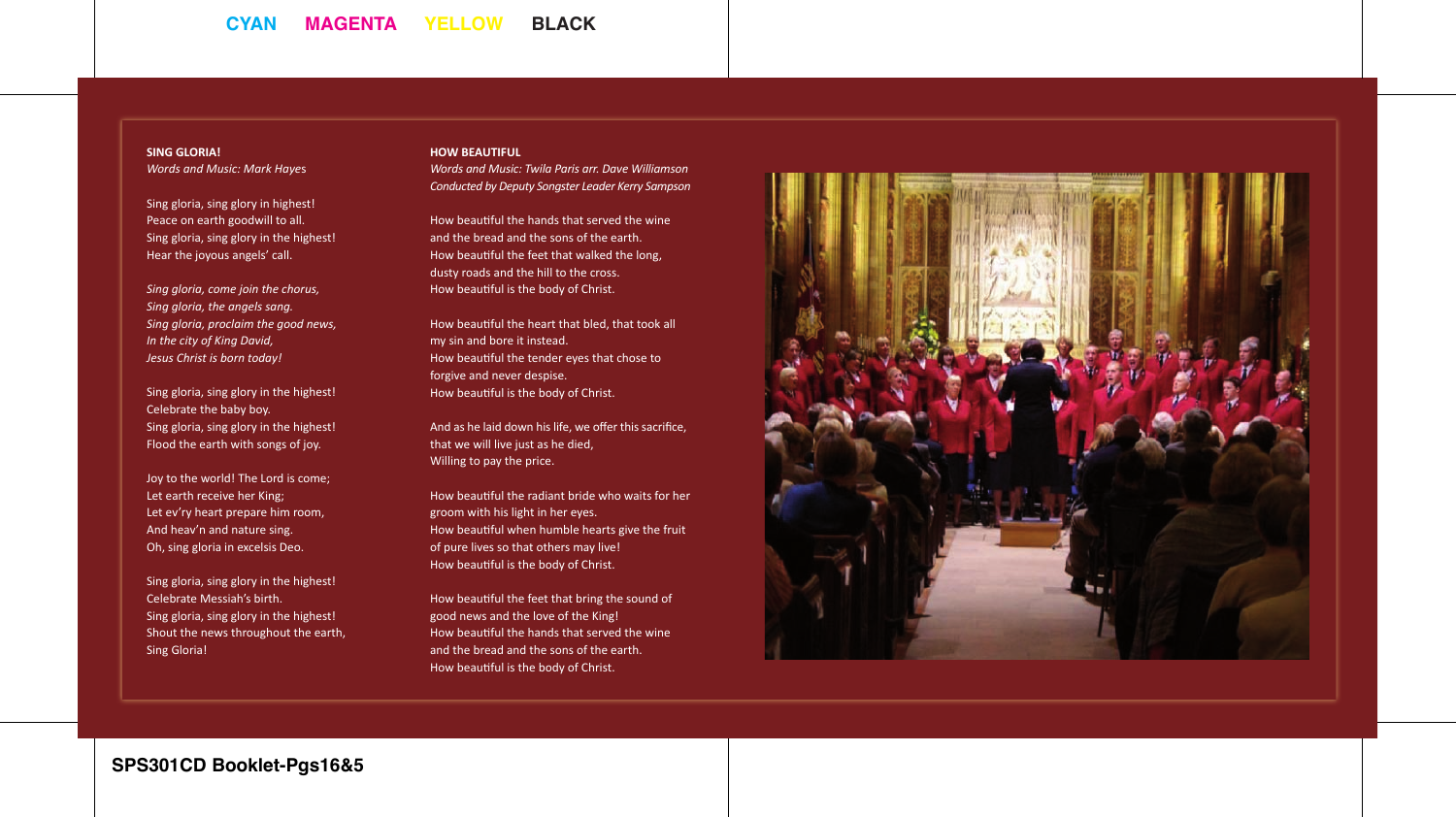## DOROTHY NANCEKIEVILL MA, BMus, PGCE, Hon ARAM

Dorothy was appointed International Staff Songster Leader in 2003 and feels privileged to be the conductor of The Salvation Army's premier choir.

From an early age she was surrounded by music, as all her family were involved in musical leadership within The Salvation Army. Her musical training began as a Junior Scholar at the Royal Scottish Academy of Music and Drama, and later at Glasgow University. Post Graduate study brought her to the West Country where she still lives with her husband Gary, and their two sons.

Her choral conducting experience began with school groups, the Singing Company at Bristol Easton, and the Bristol Junior Choir, which featured regularly on radio and television. This involvement with the media resulted in her becoming a member of the BBC/ITC Religious Broadcasting Advisory Board.

Dorothy is now Director of Music at the internationally renowned Wells Cathedral School and is responsible, with a staff of almost 90 people, for the Specialist Music Course for outstanding young musicians from all over the world. She is a member of the UK Music Education Council



Executive and was recently made an Honorary Associate of the Royal Academy of Music for services to music education.

She enjoys working with all ages from five year olds to adults, and has been involved in the Territorial Music School in the UK. Dorothy has also been an international guest at the Western Music Institute in California, and at Star Lake Musicamp in the USA Eastern Territory.

She has conducted the ISS throughout the UK at a variety of venues including Salvation Army halls, churches and concert halls, notably the Royal Albert and Fairfield Halls, and the Royal Concert Hall in Glasgow. Overseas tours to Finland, Estonia and Sweden, Argentina, Uruguay and Old Orchard Beach in Maine, have been full of thrilling and *"All rise, all rise, to stand before the throne in the presence of the Holy One! All rise, all rise, as we worship the Messiah."*

Singing, "Holy, holy, holy; worthy is the Lamb who was and is to come; He is the great I AM!"

Holy, holy, holy! Lord God Almighty! Early in the morning our song shall rise to thee!

*"All rise, all rise, to stand before the throne in the presence of the Holy One! All rise, all rise, as we worship the Messiah, All rise!"*

#### **I'LL NOT TURN BACK**

*Words: John Gowans Music: John Larsson*

If crosses come, if it should cost me dearly, To be the servant of my Servant Lord; If darkness falls around the path of duty, And men despise the Saviour I've adored.

*I'll not turn back, whatever it may cost; I'm called to live, to love and save the lost. I'll not turn back, whatever it may cost, I'm called to live, to love and save the lost.*

If doors should close, then other doors will open, The word of God can never be contained. His love cannot be finally frustrated, By narrow minds or prison bars restrained.

If tears should fall, if I am called to suffer. If all I love men should deface, defame; I'll not deny the One that I have followed, Nor be ashamed to bear my Master's name.

**SPS301CD Booklet-Pgs6&15**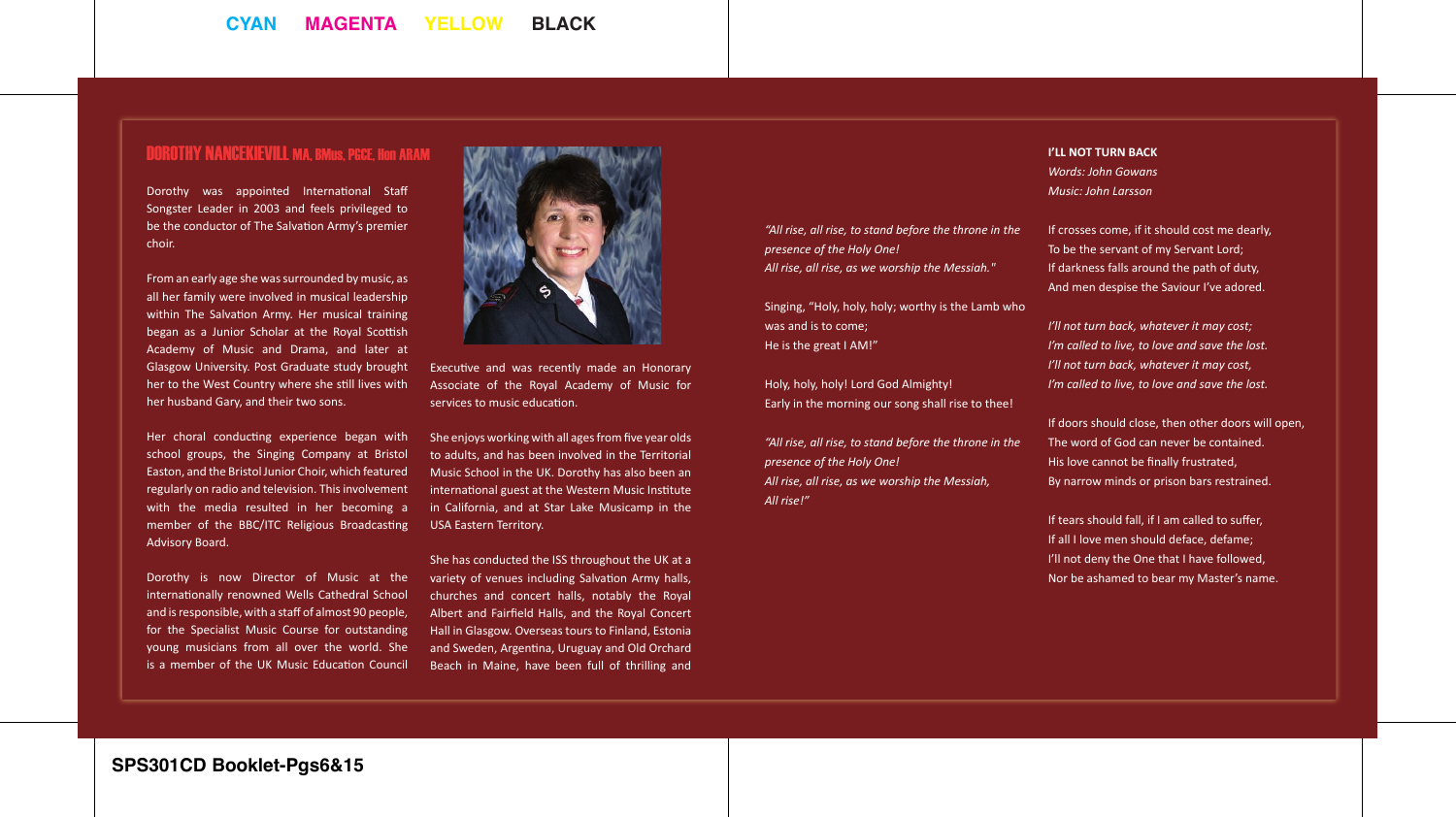### **I'LL FOLLOW THEE** *Words: Agnes Heathcote Music: Andrew Blyth*

I heard a voice so gently calling: Take up thy cross and follow me. A tempest on my heart was falling, A living cross this was to be; I struggled sore, I struggled vainly. No other light my eyes could see.

*I'll follow thee, of life the giver, I'll follow thee, suff 'ring redeemer, I'll follow thee, deny thee never, By thy grace, I'll follow thee.*

I heard his voice unto me saying: Take up thy cross and follow me. My heart is thine now thee obeying, Speak all thy will, dear Lord, to me. Make weakness strength, thy pow'r now give me, And from this hour I'll follow thee.

#### **ALL RISE**

*Words and Music: Babbie Mason Soprano Soloist Kerry Sampson*

There was a holy hush all over as I walked into the room, And as I stood before him face to face, I was gloriously made new. There was a great and awesome presence and a light bright as any day; And as I bowed to kneel with the angels, I heard the Spirit say,

*"All rise, all rise, to stand before the throne in the presence of the Holy One! All rise, all rise, as we worship the Messiah, All rise!"*

Then I looked at those around me with their hands up lifted high, And the Spirit laid his hands on me, and I uplifted mine. And we were singing "Hallelujah!" and, "Praises to his name!" And as I bowed to kneel with the angels, I heard the Spirit say,

#### humbling experiences.

Recordings feature prominently in the life of the ISS and the group is committed to this ministry. Dorothy has been responsible for nine CDs during her tenure.

Dorothy is passionate about vocal music in The

## LIEUT-COLONEL GEORGE PILKINGTON Executive Officer

Lieut-Colonel George Pilkington is Secretary for Personnel for The Salvation Army, UK Territory with the Republic of Ireland. He is a director of The Salvation Army Trustee Company and a member of Cabinet (the leadership team of The Salvation Army in the UK & Ireland).

Lieut-Colonel Pilkington hails from Lancashire. He entered the International Training College in 1971 and was commissioned as a Salvation Army Officer in 1973. His officer service includes 11 years as a corps officer, as well as appointments as Training College Sectional Officer, Divisional Youth Secretary, Territorial Youth Secretary, and Divisional Commander for the Ireland and London Central Divisions. He has served in the Personnel Service at Territorial Headquarters for the past six years.

Salvation Army, believing it to be a wonderful medium to communicate the Christian message, and to create opportunities for fellowship for all ages.

Her desire is that the ISS should excite, challenge and inspire everyone who listens to this CD.



As Secretary for Personnel he is responsible for all employees, active and retired officers, the Overseas Services Unit, Pastoral Care Unit, and Safeguarding Unit. He is married to Vera, who is a retired officer, and they have four children and two grandchildren. Lieut-Colonel Pilkington has been Executive Officer to the International Staff Songsters since June 2009.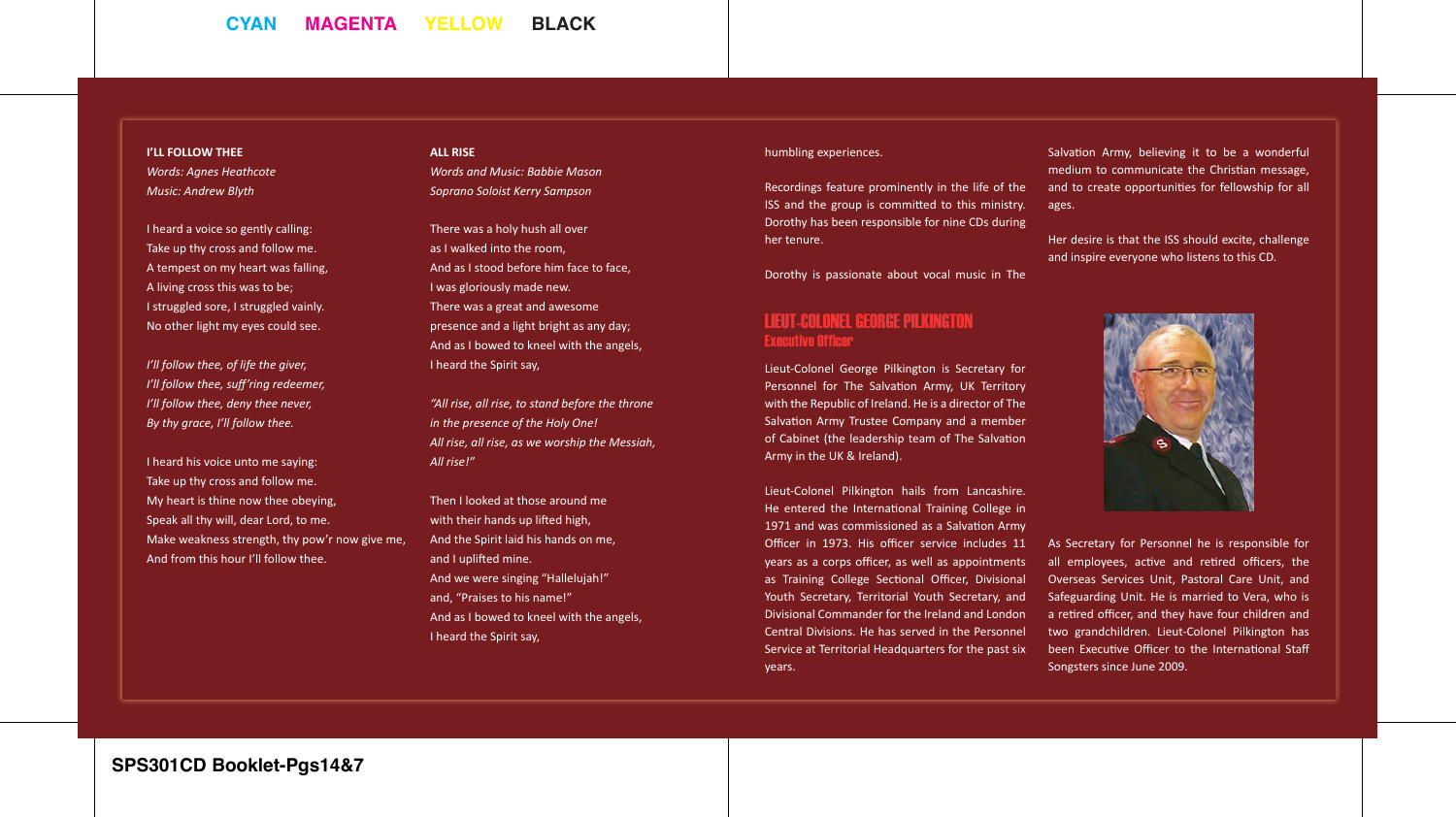## KERRY SAMPSON - Soprano **THE LORD'S MY SHEPHERD**

Australian-born Kerry Sampson studied classical voice at Adelaide's Elder Conservatorium of Music, and music theatre at the Western Australian Academy of Performing Arts, working in a variety of styles, from music theatre to opera. She also has extensive experience on the concert platform as a soloist. performing music by Bach, Rameau, Handel, Mozart and Brahms. For several years, Kerry was a member of the acclaimed Adelaide Chamber Singers. As the daughter of Salvation Army officers in Australia, Kerry has been a songster at the Preston and Norwood Corps, and was also the Singing Company Leader during her time at the Seacombe Gardens Corps. Since moving to the UK with her husband in 2003, Kerry has attended the Regent Hall Corps, where she has been the Singing Company Leader and the Deputy Songster Leader. She currently teaches music in a west London private school.

## ROB MOYE - Tenor

Rob is a fifth generation Salvationist. His formative years were spent in Suffolk attending the Corps at Stowmarket, before moving to Sutton in 2003, where he was subsequently appointed Deputy Songster Leader and later Songster Leader. He joined The International Staff Songsters in January 2006. Rob has been involved as a staff member at numerous summer schools and also the Territorial Youth Choir. He has been a soloist at The Royal Festival Hall and at the annual Gospel Arts concert at the Royal Albert Hall. He has also had the privilege of being a soloist on several recent CDs. In 2007, he returned to Stowmarket and married Heather. Rob is the Singing Company Leader and is also the Assistant Songster Leader. He works for the Children's Ministries Unit at Territorial Headquarters as Programme and Resources Coordinator.

## RICHARD MCINTOSH - Baritone

Richard spent his early years in the north of England and in Northern Ireland, moving with his officer parents and siblings to various corps. After completing full-time education at The Queen's University of Belfast, Richard worked in the UK Territory's Youth (later Children's) Ministries Unit before embarking upon a career in teaching. He now works as the Head of Key Stage 2 at a school in Chelmsford. Richard is married to Joanne, herself a former member of the ISS, and they have two young sons, Benjamin and Oliver. They soldier at Chelmsford Citadel, where Richard is the Recruiting Sergeant and Joanne is the Songster Leader. Richard has been a member of corps and divisional sections as well as attending Territorial Music School and the Territorial Youth Choir as a staff member. Joining in 2003, Richard counts it a huge privilege and joy to continue serving as a member of the ISS.

*Words from Psalm 23 Music: Stuart Townend arr. Nicholas King Tenor Soloist Rob Moye*

The Lord's my shepherd I'll not want, He makes me lie in pastures green, He leads me by the still, still waters. His goodness restores my soul.

He guides my ways in righteousness, And he anoints my head with oil, And my cup, it overflows with joy, I feast on his pure delights; I feast on his pure delights.

*And I will trust in you alone. And I will trust in you alone, For your endless mercy follows me, Your goodness will lead me home.* 

And though I walk the darkest path, I will not fear the evil one, For you are with me, and your rod and staff are the comfort I need to know.

#### **LUX AURUMQUE**

*Words: Edward Esch TranslaƟ on into LaƟ n: Charles Anthony Silvestri Music: Eric Whitacre*

#### Lux,

calida gravisque pura velut aurum et canunt angeli molliter modo natum.

#### *TranslaƟ on Light,*

*warm and heavy as pure gold and the angels sing softly to the new-born baby.*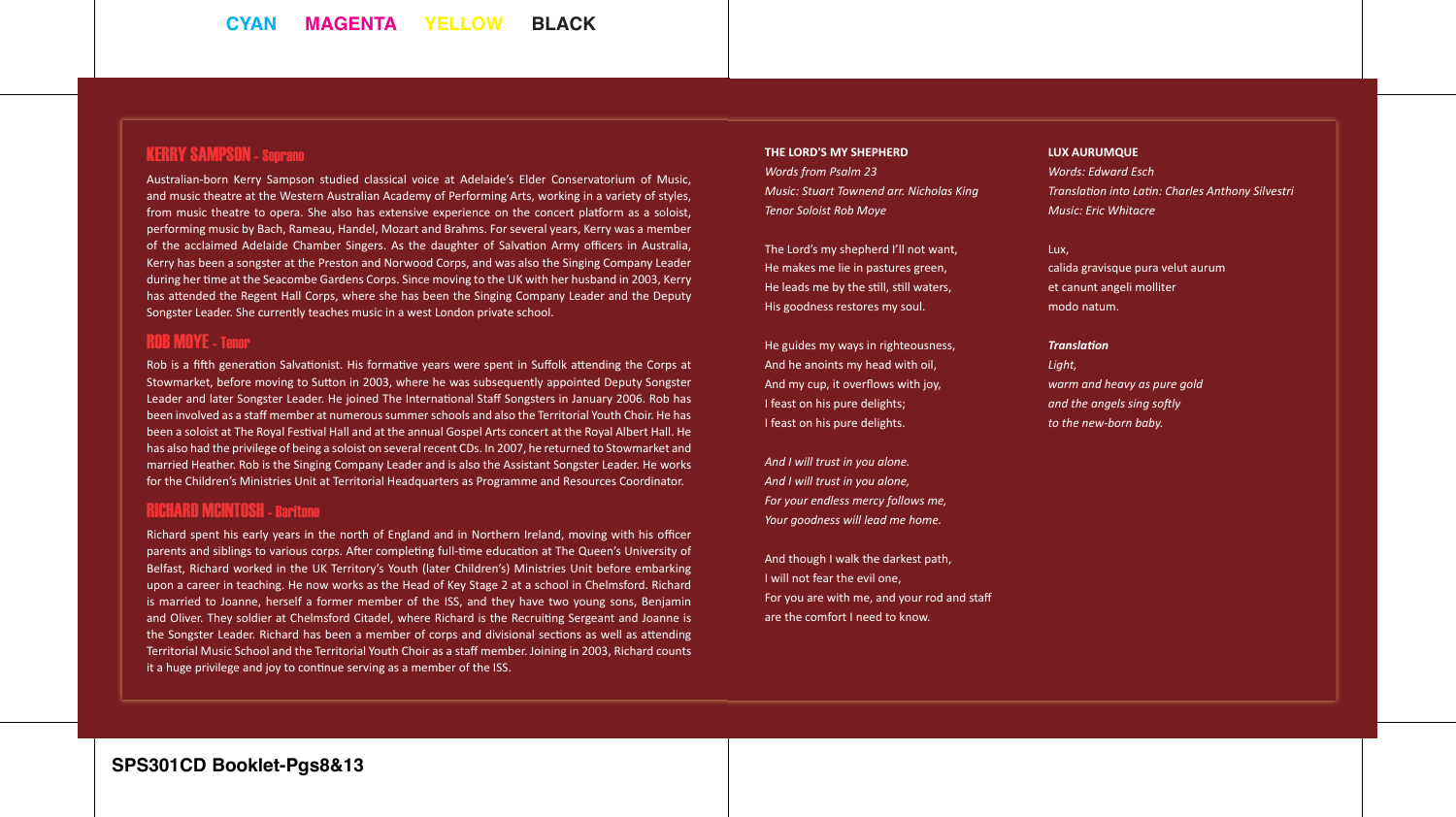**JESUS HIMSELF DREW NEAR** *Words: A.R. Wiggins Music: George Marshall*

I set out a pilgrim sad at heart, To walk a lonely road; Doubt had marr'd my simple trusting; Doubt a future ill forebode; And as I pondered o'er my grief, My shattered hopes and unbelief, A stranger, to my soul's relief, Drew near and walked with me.

*Jesus himself drew near, Jesus himself drew near, When alone on the road, oppress'd by my load, Jesus himself drew near and walked with me.*

I deign'd not to raise my drooping eyes, Nor sought to learn his name, Tho' his voice, like heav'nly music, Set this heart of mine aflame. He seemed to read my ev'ry thought, To know the pain my fears had wrought. And with his gentle words he brought An atmosphere of peace.

The shadows of evening fell apace, New dangers lay ahead; But, with my Companion walking, I no longer felt their dread. I begged him ne'er to quit my side, With me to constantly abide; In gracious tones my Lord replied, "My peace I leave with thee."

**SONG OF THE SAVIOUR** *Words: Stephen Poxon Music: Nicholas King*

Dayspring from Heaven radiant in love, The Father's glory sent to this world of ours. Jesus, come to show God to us, Heaven's heartbeat, model of grace and truth, Jesus, pure and good.

All gracious Saviour incarnate love, Most humble ruler, come to right sin and wrong. Jesus, victor o'er death and hell, As we worship come now and fill our hearts, Jesus, gift of God.

Light for our darkness, sinner's best friend, High King of glory, love without scale or end. Jesus, offered as sacrifice. Heaven's answer to all our pain and pride, Jesus, man and God.

Resplendent sovereign, ancient of days, Alpha, Omega, worthy of deepest praise, Jesus, Christ of the human road, Man of sorrows, healer of fragile hearts, Jesus, Lord of all.

Heaven's splendour, Lord of all.

**IN THE NAME OF THE LORD** *Words and Music: Sandi Patti arr. Darren Bartlett* 

Crowds have lined the narrow street to see this man from Galilee; Just a carpenter some say, leading fools astray, yet many kneel to give him praise. And in his eyes they glimpse the pow'r that sees the hearts of all men, And he knows his Father's mind, he speaks his Father's words, For he comes in the name of the Lord.

*There is strength in the name of the Lord, There is pow'r in the name of the Lord, There is hope in the name of the Lord. Blessed is he who comes in the name of the Lord.*

When my plans have fallen through and when my strength is nearly gone; When there's nothing else to do but just depend on you and the power of your name. And when we call upon your name, your strength through weakness to show, We can know the Master's plan, extend the Master's hand, When we come in the name of the Lord.

His name will be worshipped forever, Creator, Redeemer and King, and King!

**SPS301CD Booklet-Pgs12&9**